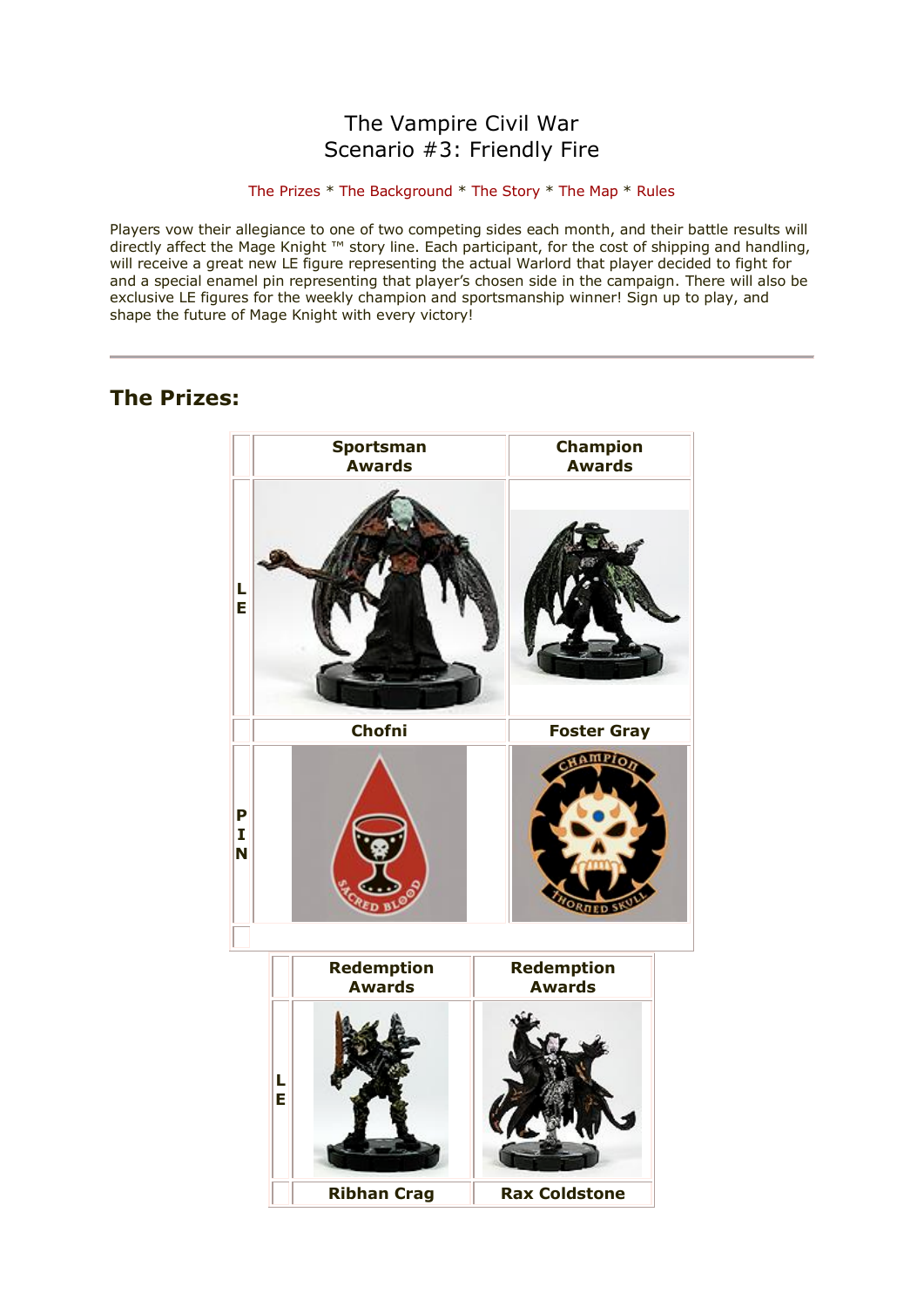

# **The Background :**

When a group of warriors from the Order of Vladd violates a sacred Uhlrik temple in an attempt to seize a powerful Necromantic relic called the Arm of Jassad, a bloody civil war erupts between the two orders. By the end of the conflict, one order will rule, and the other will be defeated and destroyed!

## **Ribhan Crag**

Enacting the will of his master, the Deathspeaker Aeradon, the power-hungry Death Merchant Ribhan Crag competes in a bloody civil war with the Order of Uhlrik to maintain Aeradon's control over the Necropolis Sect!

# **VS**

**Rax Coldstone** The Order of Uhlrik is led by the cruel Nightfiend Rax Coldstone. Under the direction of his master, Deathspeaker Spider, Rax seeks to destroy Uhlrik's only opposition-the Order of Vladd-to clear the way for his Order to rule the Sect!

## **The Story:**

### **Scenario #3: Friendly Fire**

The Elemental League launches a counteroffensive against the Necropolis, gambling that the Vampires will be too busy fighting each other to defend their newly captured territories. The Necropolis mobilizes its best generals to push back the Elemental warriors at any cost.

### **Ribhan Crag**

"The biggest irony," the young Nightstalker said as he lounged on the folding camp cot, "is that we're being forced to fight alongside the Order of Uhlrik just a few days after we spent a week trying to kill each other."

Ribhan turned to face his war lieutenant. All around the command tent came the sounds of songbirds and rustling leaves. Dappled sunlight danced over the fabric, forming shifting patterns of light and shadow. "The fortunes of war change in strange ways, Araja," he replied. "The Elementals have been losing territory to our armies for a year. Once they learned the Vampires were embroiled in a civil war, they hired high-priced warlords to come and take back their land while we were distracted with our own fight."

"But why is Deathspeaker Aeradon sending us?" Araja whined. "There are a dozen other Sect generals who could do this job."

"Think, Araja," Ribhan snapped impatiently. "If the Sect loses territory to the Elementals while the Orders are feuding, then the Orders will be held responsible. The Deathspeaker knows we have to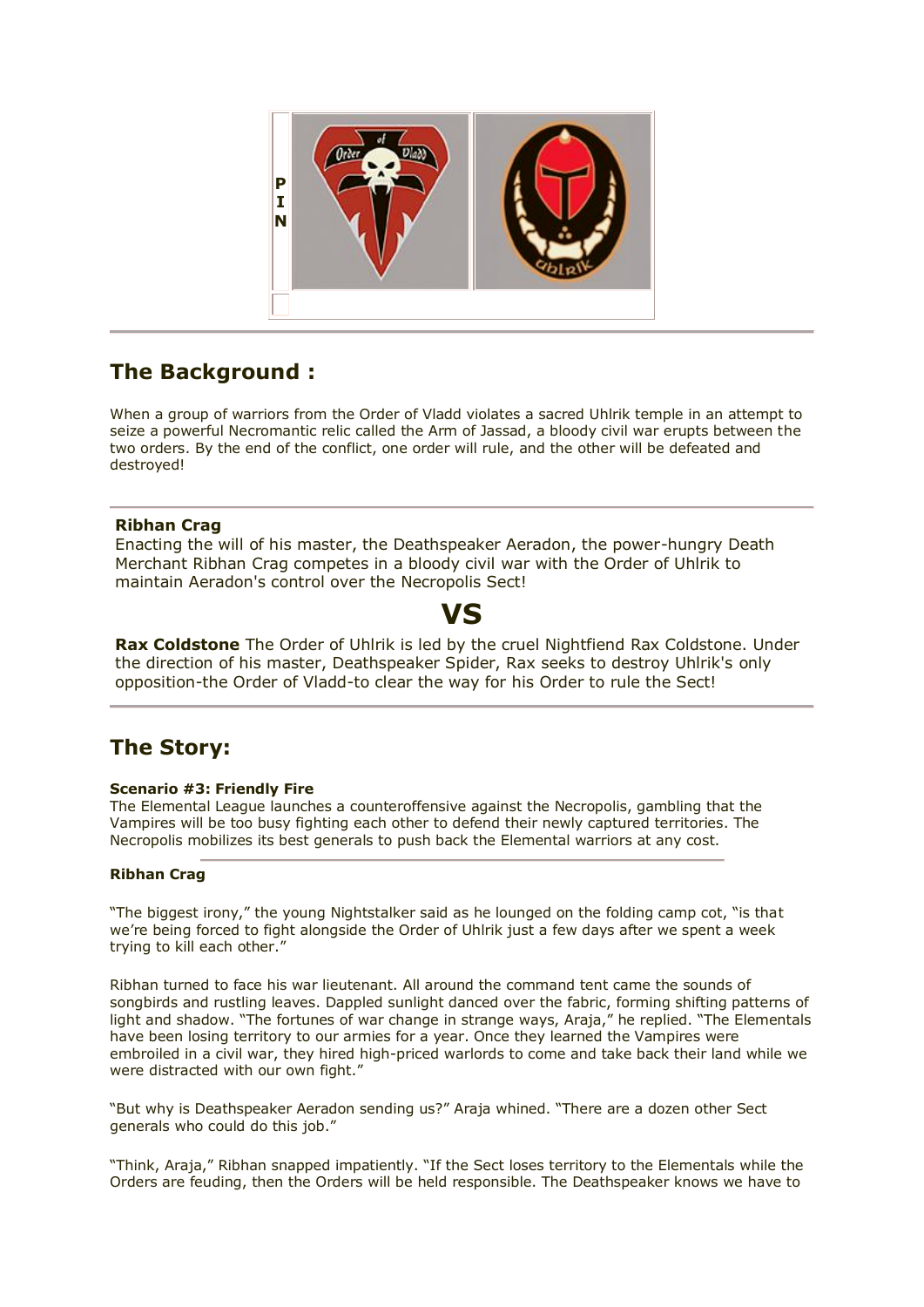avoid that at all costs. Do you want to stand before the Dark Prophet and explain why we lost his lands?"

"So what did you summon me for?" Araja asked.

"I have something special in mind for you," Ribhan said. "You know the Wylden forests better than any other Sect warrior. I want you to select a band of troops for a very important assignment: I want you to annihilate the Uhlrik."

Araja's head snapped up, a worried look on his face. "Here? In the Wylden? Fighting them would mean violating the Dark Prophet's order of truce," he protested.

"Don't be a fool, Araja," Ribhan said. "If a few dozen Uhlrik warriors go missing in these woods over the next few days, who's to say the Elementalists weren't responsible? And once we've won the civil war, will the Prophet really care?"

"This is insane," Araja muttered.

Ribhan snarled, showing his fangs. "Think whatever you want, but consider my command a direct order. Are you questioning my orders now, lieutenant?"

Araja looked away. It was treason to disobey a direct order, and treason to disobey the Dark Prophet. Both paths seemed to lead straight to doom.

"No, Master Crag," he said reluctantly.

"Assemble your team," Ribhan ordered. "Kill enough Uhlrik, and I might even let you live to see the Necropolis again."

#### **Rax Coldstone**

Rax slammed his fist down on the table, the crash reverberating throughout Deathspeaker Spider's library. "Why does the League attack us now?"

Spider's blind eyes turned in the Nightfiend's direction. "Because they know we are in conflict with one another ..." he whispered coldly, "and they look to find advantage in our misfortune."

"But we were so close to victory!" Rax lamented. "Within a few days, the Temple of Vladd would have lain in ruins!"

"We're still close, Rax—very close. Remember that the Elementals have hired warlords from all over the eastern half of the Land. Many of those warlords are friendly to the Uhlrik cause. If we pay them twice as much gold as the Elementals can offer, they may think twice about going against our troops."

Rax's eyes lit up. "They might even turn on League warlords," he said eagerly.

"Or specifically attack the camps of the Order of Vladd," the Deathspeaker hissed. "In a world driven by greed, gold exerts a powerful hold on the weak-minded."

"What would you have me do?"

"Two things. I want you to quietly continue hostilities against the Order of Vladd, and contact those Elemental mercenaries who seem receptive to our offers."

"Yes, my master," Rax said. "I can do this for you."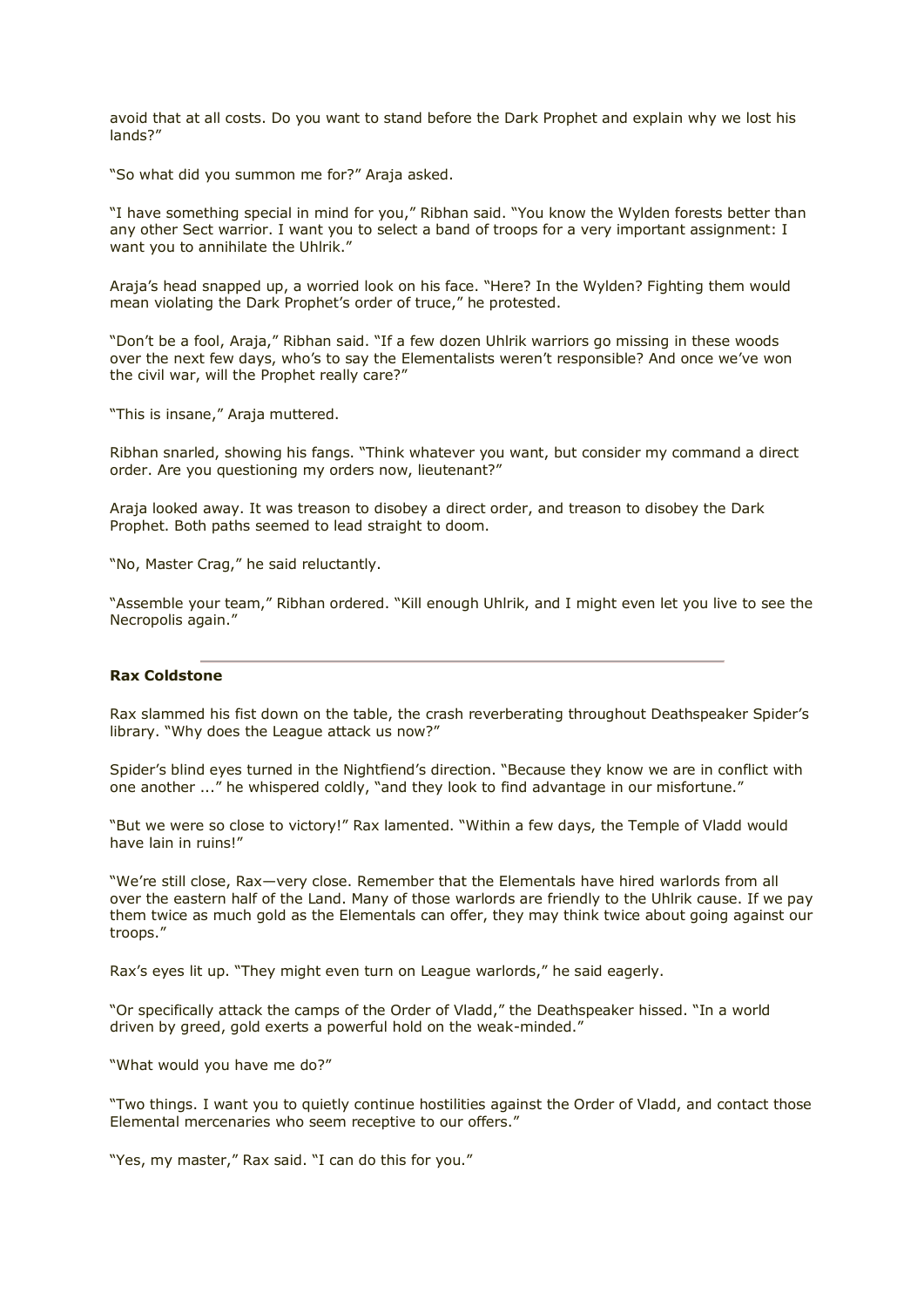"Good," Spider said. "Once all of our pieces are in place, Rax, we'll see if we can't give the Order of Vladd ... a warm welcome to the Wylden."

#### **Rules Set**

Mage Knight Unlimited rules

#### **Background**

The infighting between the Order of Vladd and the Order of Uhlrik has given the Elemental League an unexpected opportunity to attack the Sect. The Dark Prophet, blaming Deathspeaker Aeradon and Deathspeaker Spider for the incursion, orders them to work together to drive off their enemies. However, while the Orders are forced to work together, political maneuvering and payoffs continue as the Orders plot to carry on with their civil war away from prying eyes.

#### **Objective**

Each side seeks to eliminate the forces of the opposition while minimizing their own losses. Agents within each of the warring Orders have arranged for Elemental League mercenaries to eliminate their enemies.

#### **Army Size**

300 points, 3 actions per turn. Only single-dialed figures may be used in this scenario. Each player's army must contain at least 3 warriors with the Necropolis Sect Faction symbol or at least 3 warriors with the Elemental League Faction symbol. The 3 warriors have to be from one faction or the other (for example, you cannot use 2 Necropolis Sect Warriors and one Elemental League Warrior). Each player still represents which side they are fighting for, (Uhlrik or Vladd) even though they may be using Elemental mercenaries to eliminate their opponents.

#### **Time Limit**

50 minutes

#### **Setting the Scene**

The entire battlefield is hindering terrain. Set up terrain as per the special rules listed below. The battlefield is 3 feet by 3 feet.

#### **Special Rules**

1) Rule 1 is removed, it simply describes the Swiss-style pairing that is used in most Mage Knight tournaments

2) Players may use dual-factioned Necropolis Sect/Elemental League figures. At the beginning of the tournament, the player must declare whether the unit is a Necropolis Sect or Elemental League figure. For the purposes of this scenario, it will only be considered part of the faction chosen. 3) During terrain set-up, each player must place 4 hindering terrain items in the terrain pool. Four of these items are placed as per the Mage Knight terrain placement rules. After terrain is placed, these terrain items are treated as clear terrain.

#### **Victory Conditions**

The winner is the player with the highest victory point total. Score victory points as per the standard rules.

#### **Battlefield Map:**